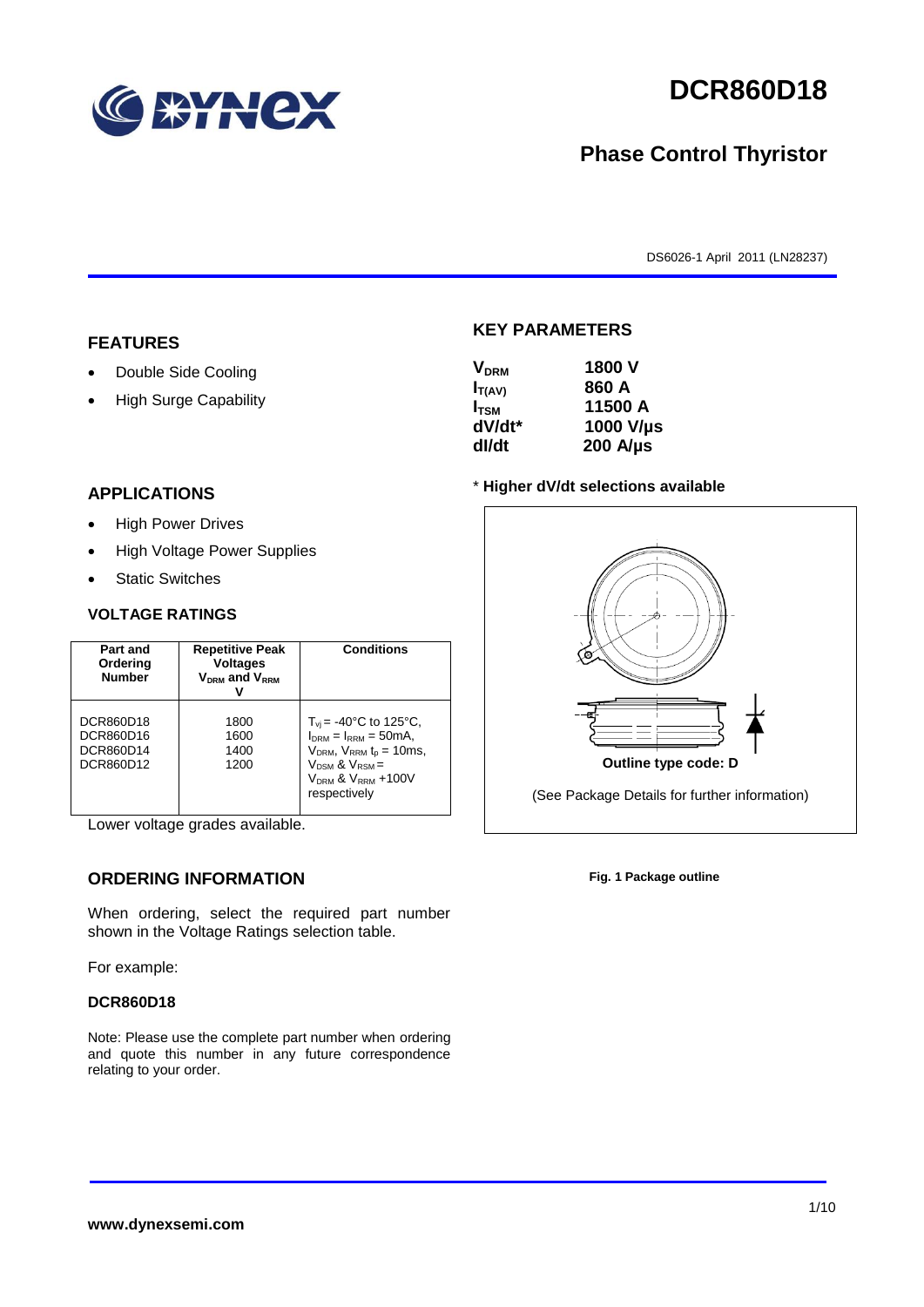

## **CURRENT RATINGS**

**Tcase = 60°C unless stated otherwise**

| Symbol              | <b>Parameter</b>                     | <b>Test Conditions</b>   | Max. | <b>Units</b> |  |
|---------------------|--------------------------------------|--------------------------|------|--------------|--|
| Double Side Cooled  |                                      |                          |      |              |  |
| $I_{T(AV)}$         | Mean on-state current                | Half wave resistive load | 860  | A            |  |
| I <sub>T(RMS)</sub> | RMS value                            | $\overline{\phantom{a}}$ | 1350 | A            |  |
| Iт                  | Continuous (direct) on-state current | $\overline{\phantom{a}}$ | 1220 | Α            |  |

### **SURGE RATINGS**

| Symbol       | <b>Parameter</b>                        | <b>Test Conditions</b>                           | Max.  | Units             |
|--------------|-----------------------------------------|--------------------------------------------------|-------|-------------------|
| <b>I</b> TSM | Surge (non-repetitive) on-state current | 10ms half sine, $T_{\text{case}} = 125^{\circ}C$ | 11.5  | kA                |
| $l^2t$       | $I2t$ for fusing                        | $V_R = 0$                                        | 0.661 | MA <sup>2</sup> s |

### **THERMAL AND MECHANICAL RATINGS**

| Symbol           | <b>Parameter</b>                      | <b>Test Conditions</b>    |    | Min.  | Max.  | <b>Units</b> |
|------------------|---------------------------------------|---------------------------|----|-------|-------|--------------|
| $R_{th(j-c)}$    | Thermal resistance – junction to case | Double side cooled        | DC |       | 0.035 | °C/W         |
| $R_{th(c-h)}$    | Thermal resistance – case to heatsink | Double side cooled        | DC |       | 0.01  | °C/W         |
| $T_{\nu j}$      | Virtual junction temperature          | <b>Blocking VDRM/VRRM</b> |    |       | 125   | °C           |
| $T_{\text{stg}}$ | Storage temperature range             |                           |    | $-40$ | 140   | °C           |
| $F_m$            | Clamping force                        |                           |    | 8     | 12    | kN           |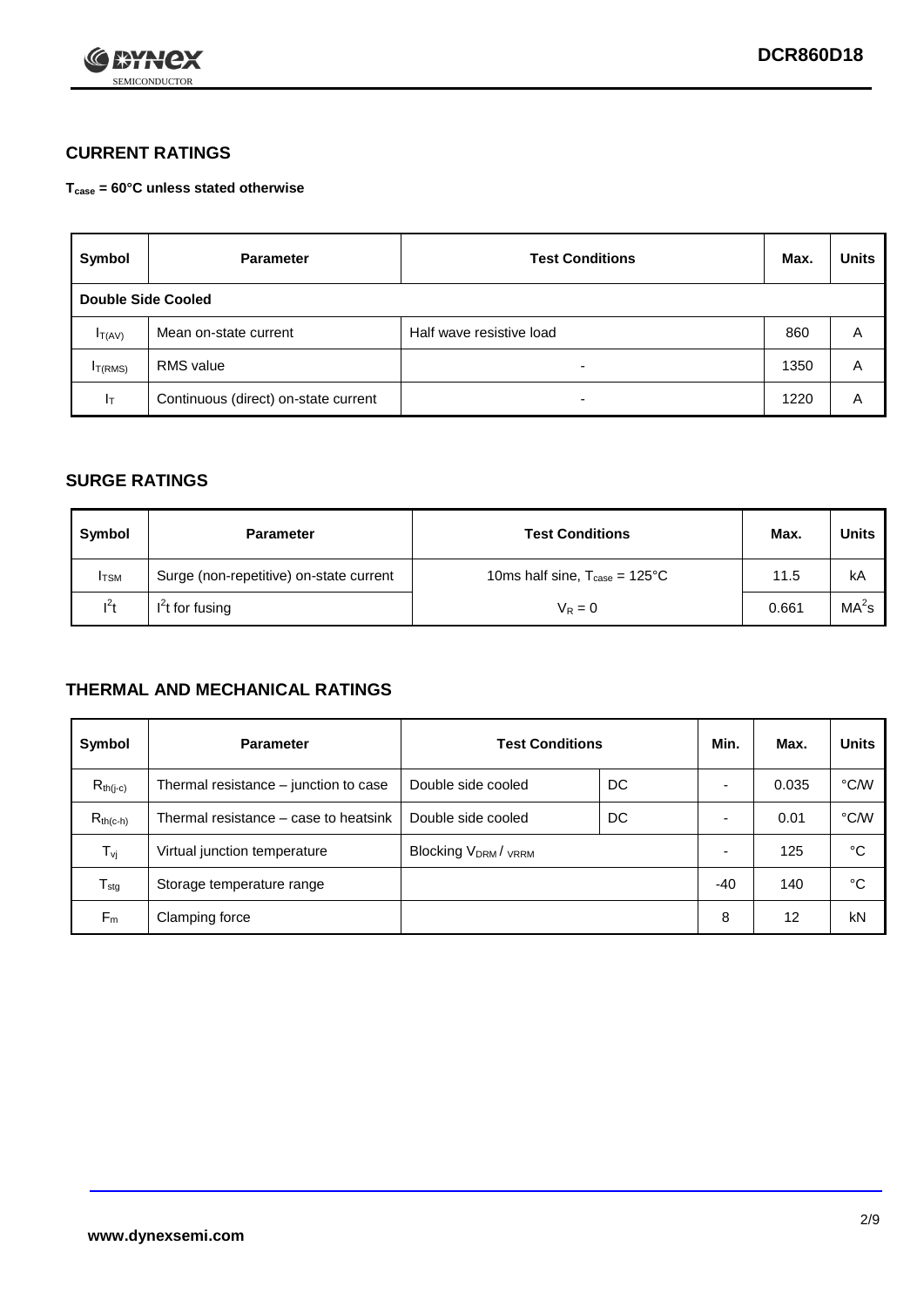

# **DYNAMIC CHARACTERISTICS**

| <b>Symbol</b>     | <b>Parameter</b>                              | <b>Test Conditions</b>                                                        |                 | Min.                     | Max.                     | <b>Units</b> |
|-------------------|-----------------------------------------------|-------------------------------------------------------------------------------|-----------------|--------------------------|--------------------------|--------------|
| <b>IRRM</b> /IDRM | Peak reverse and off-state current            | At $V_{RRM}/V_{DRM}$ , $T_{case} = 125^{\circ}C$                              |                 | ٠                        | 50                       | mA           |
| dV/dt             | Max. linear rate of rise of off-state voltage | To 67% $V_{DRM}$ , T <sub>i</sub> = 125°C, gate open                          |                 | 1000                     | $\overline{\phantom{a}}$ | $V/\mu s$    |
| dl/dt             | Rate of rise of on-state current              | From 67% $V_{DRM}$ to 1000A                                                   | Repetitive 50Hz | $\blacksquare$           | 200                      | $A/\mu s$    |
|                   |                                               | Gate source 30V, 10 $\Omega$ ,                                                | Non-repetitive  | $\blacksquare$           | 1000                     | $A/\mu s$    |
|                   |                                               | $t_r$ < 0.5µs, T <sub>i</sub> = 125°C                                         |                 |                          |                          |              |
| $V_T$             | On-state voltage                              | $I_T = 1500A$ , $T_{case} = 125^{\circ}C$                                     |                 |                          | 1.65                     | $\vee$       |
| $V_{T(TO)}$       | Threshold voltage                             | $T_{\text{case}} = 125^{\circ}C$                                              |                 | ٠                        | 0.90                     | $\vee$       |
| $r_{\text{T}}$    | On-state slope resistance                     | $T_{\text{case}} = 125^{\circ}C$                                              |                 | $\overline{\phantom{a}}$ | 0.50                     | $m\Omega$    |
| $t_{\rm gd}$      | Delay time                                    | $V_D = 67\%$ V <sub>DRM</sub> , gate source 30V, 10 $\Omega$                  |                 | ٠                        | 3.0                      | μs           |
|                   |                                               | $t_r = 0.5 \mu s$ , $T_i = 25^{\circ}C$                                       |                 |                          |                          |              |
| $t_q$             | Turn-off time                                 | $T_i$ = 125°C, $V_R$ = 100V, dl/dt = 10A/us,                                  |                 | ٠                        | 150                      | μs           |
|                   |                                               | $dV_{DR}/dt = 20V/\mu s$ linear to 67% $V_{DRM}$                              |                 |                          |                          |              |
| $Q_{\rm S}$       | Stored charge                                 | $I_T = 1000A$ , tp = 1000us, T <sub>i</sub> = 125°C,<br>$dl/dt = 10A/\mu s$ , |                 |                          | 1500                     | μC           |
| $I_{RR}$          | Reverse recovery current                      |                                                                               |                 | $\blacksquare$           | 105                      | A            |
| IL.               | Latching current                              | $T_i = 25^{\circ}C$ ,                                                         |                 | ÷,                       | $\mathbf{1}$             | Α            |
| Iн                | Holding current                               | $T_i = 25^{\circ}C,$                                                          |                 |                          | 200                      | mA           |

## **GATE TRIGGER CHARACTERISTICS AND RATINGS**

| Symbol          | <b>Parameter</b>         | <b>Test Conditions</b>                |     | Units |
|-----------------|--------------------------|---------------------------------------|-----|-------|
| V <sub>GT</sub> | Gate trigger voltage     | $V_{DRM}$ = 5V, $T_{case}$ = 25°C     | 3   | V     |
| $V_{GD}$        | Gate non-trigger voltage | At 40% $V_{DRM}$ , $T_{case}$ = 125°C | TBD | V     |
| Iст             | Gate trigger current     | $V_{DRM}$ = 5V, $T_{case}$ = 25°C     | 300 | mA    |
| <b>I</b> GD     | Gate non-trigger current | At 40% $V_{DRM}$ , $T_{case}$ = 125°C | TBD | mA    |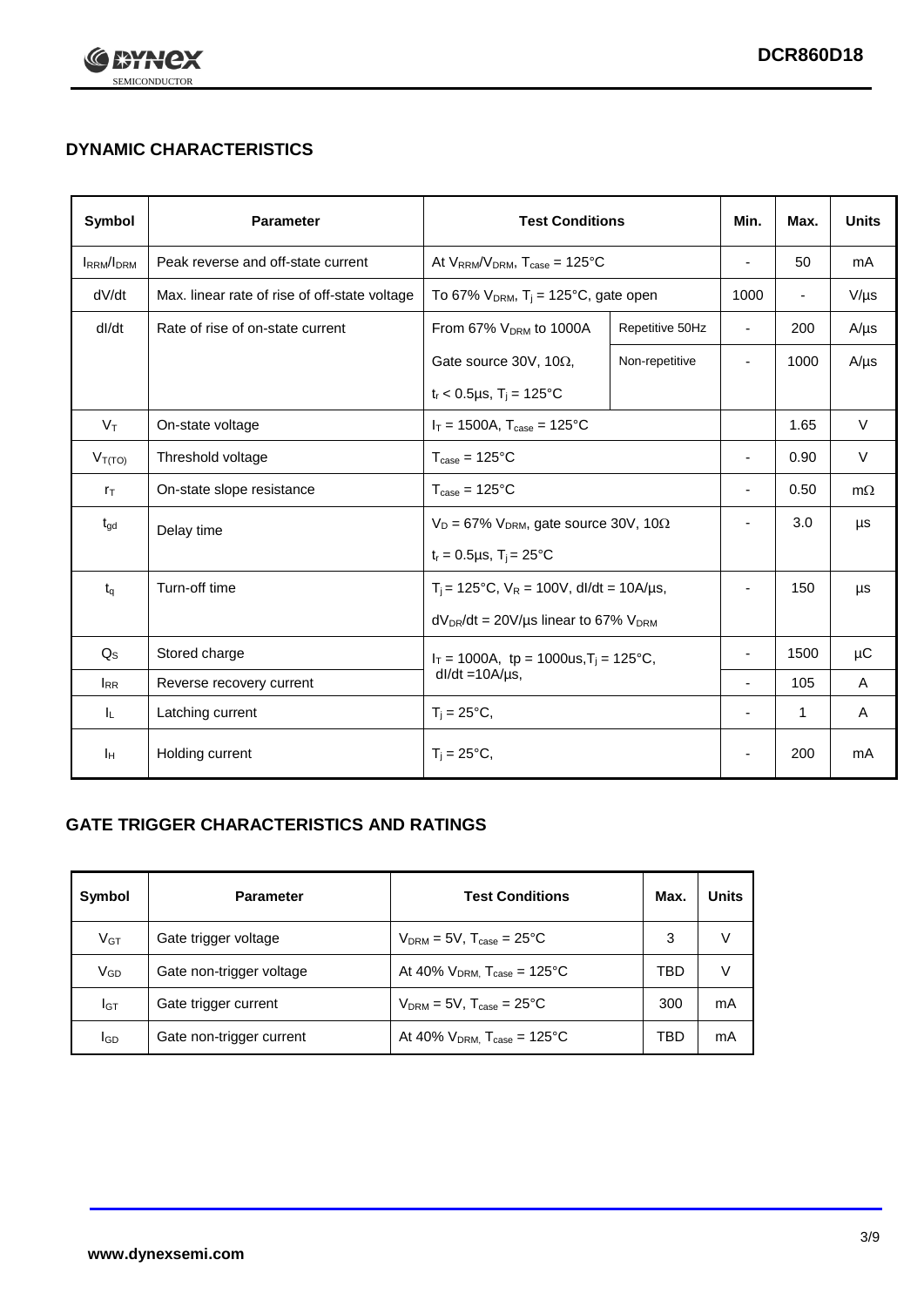

# **CURVES**



**Fig.2 Maximum &minimum on-state characteristics**



**Fig.3 Maximum (limit) transient thermal impedance – junction to case (°C/W)**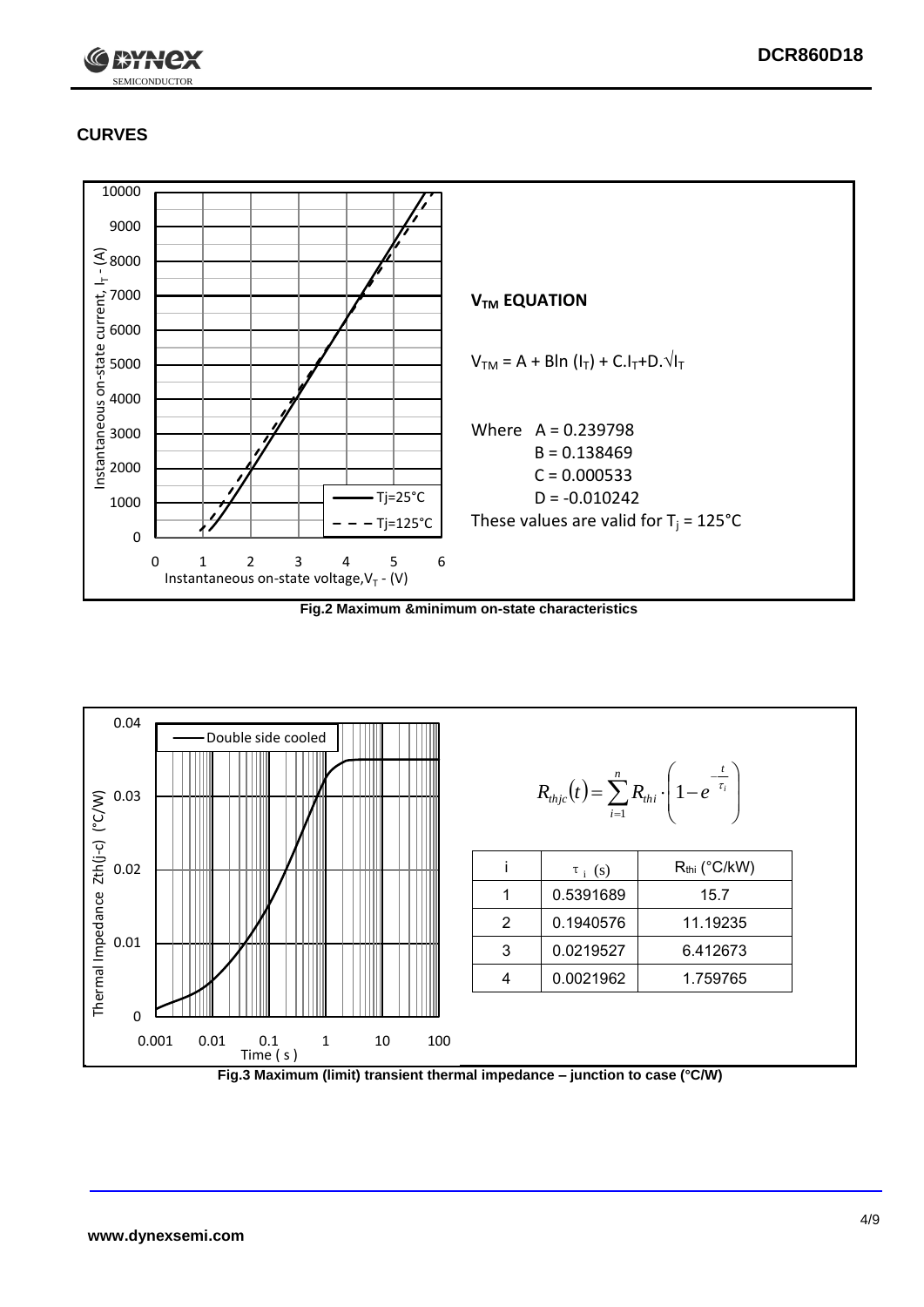



**double side cooled – rectangular wave**

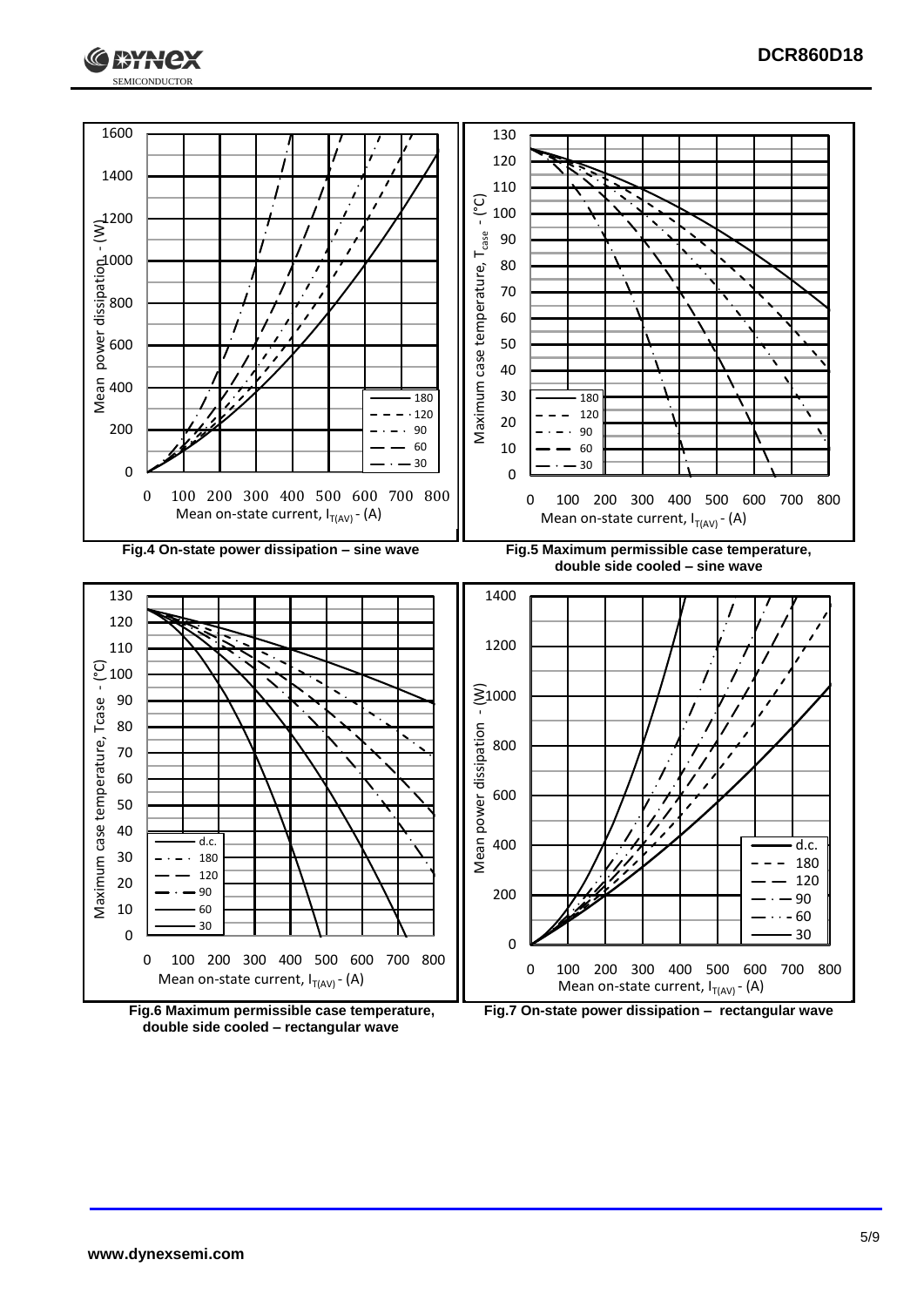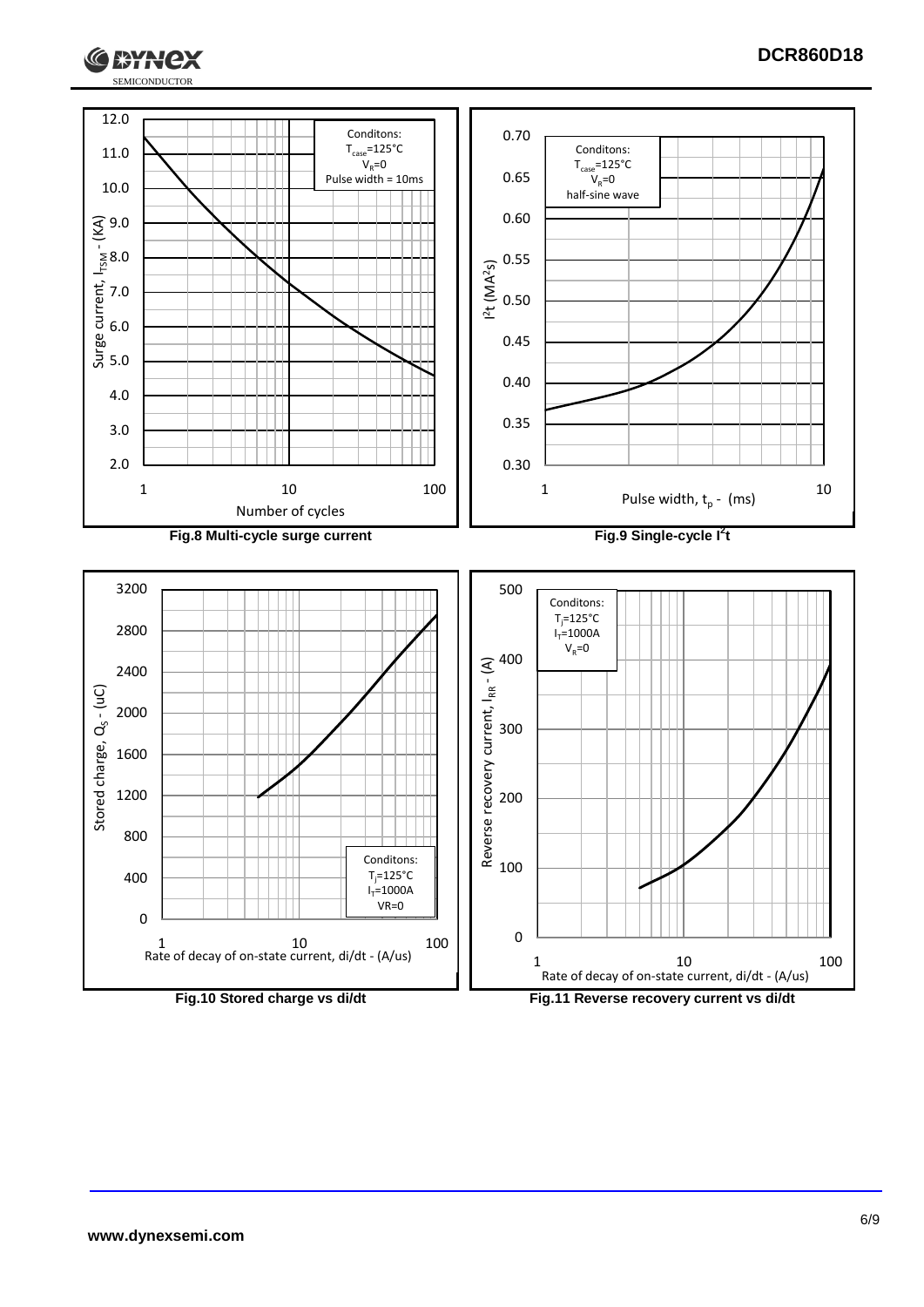

**Fig.12 Gate characteristics**



**Fig.13 Gate characteristics**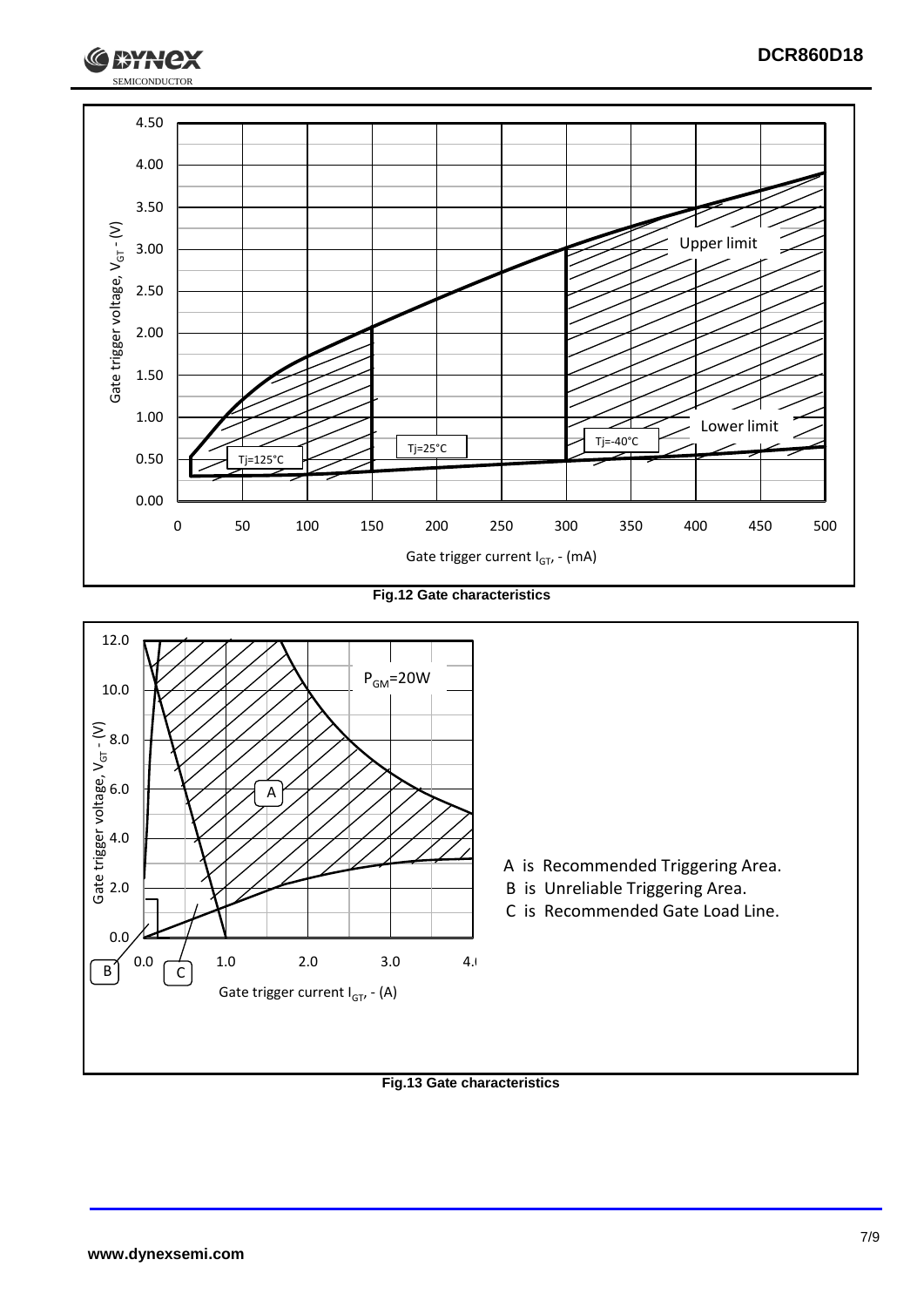

# **PACKAGE DETAILS**

For further package information, please contact Customer Services. All dimensions in mm, unless stated otherwise. DO NOT SCALE.



**Fig.14 Package outline**